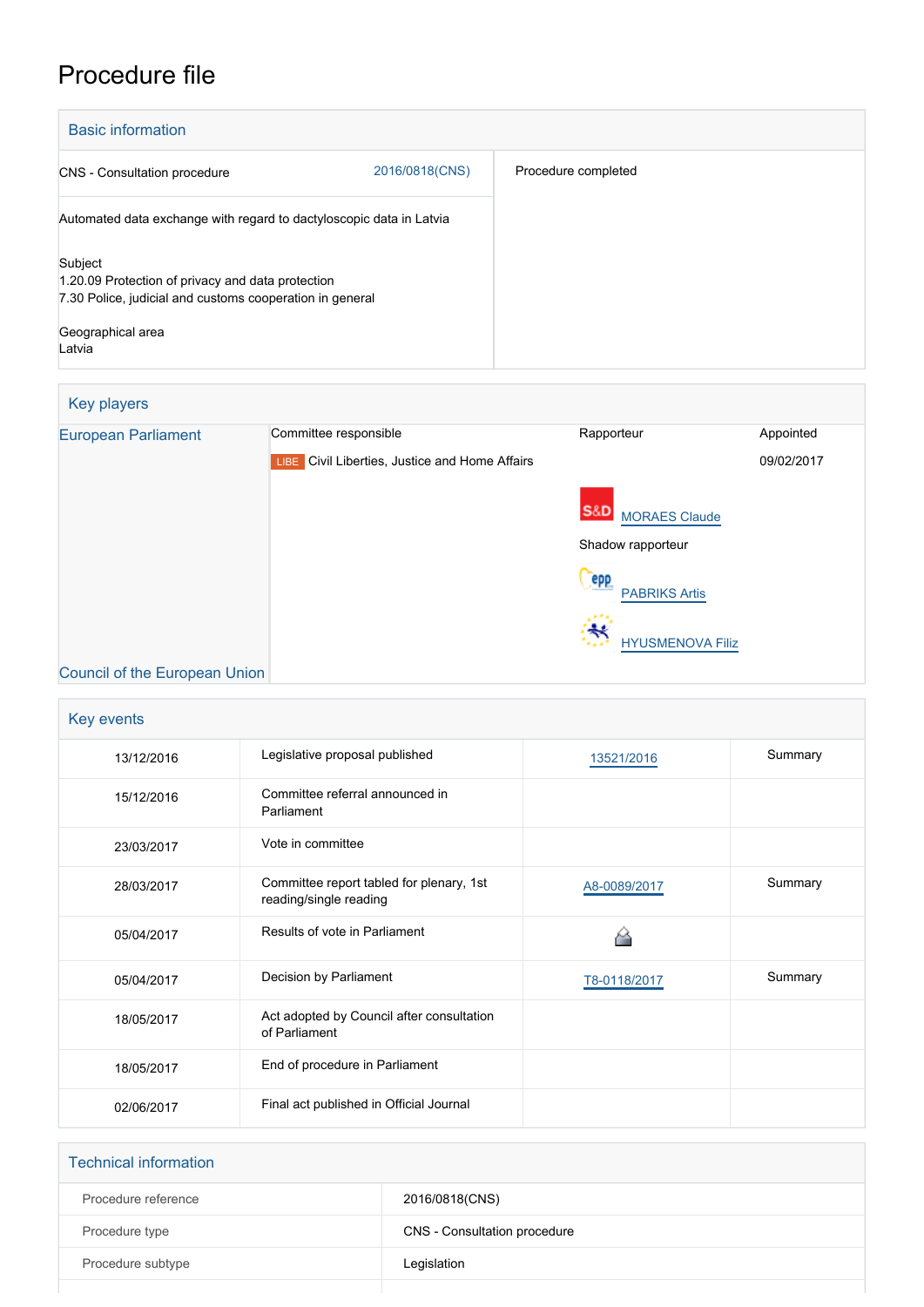| Stage reached in procedure | Procedure completed |
|----------------------------|---------------------|
| Committee dossier          | LIBE/8/08769        |
|                            |                     |

#### Documentation gateway

| Legislative proposal                                               | 13521/2016   | 13/12/2016 | CSL | Summary |
|--------------------------------------------------------------------|--------------|------------|-----|---------|
| Committee draft report                                             | PE599.602    | 16/02/2017 | EP  |         |
| Committee report tabled for plenary, 1st<br>reading/single reading | A8-0089/2017 | 28/03/2017 | EP  | Summary |
| Text adopted by Parliament, 1st reading/single<br>reading          | T8-0118/2017 | 05/04/2017 | EP  | Summary |

#### Final act

 [Decision 2017/944](https://eur-lex.europa.eu/smartapi/cgi/sga_doc?smartapi!celexplus!prod!CELEXnumdoc&lg=EN&numdoc=32017D0944) [OJ L 142 02.06.2017, p. 0087](https://eur-lex.europa.eu/legal-content/EN/TXT/?uri=OJ:L:2017:142:TOC) Summary

#### Automated data exchange with regard to dactyloscopic data in Latvia

PURPOSE: to authorise Latvia to continue to receive and supply of personal data for the purpose of automated searching of dactyloscopic data (digital fingerprints).

PROPOSED ACT: Council Implementing Decision.

ROLE OF THE EUROPEAN PARLIAMENT: the Council adopts the act after consulting the European Parliament but without being obliged to follow its opinion.

BACKGROUND: [Council Decision 2008/615/JHA](http://eur-lex.europa.eu/legal-content/EN/TXT/PDF/?uri=CELEX:32008D0615&from=EN) on the stepping up of cross-border cooperation, particularly in combating terrorism and cross-border crime, confers upon the Council implementing powers with a view to adopting measures necessary to implement that Decision, in particular as regards the receipt and supply of personal data provided for under that Decision.

The supply of personal data provided for under that Decision may not take place until the general provisions on data protection have been implemented in the national law of the territories of the Member States involved in such supply.

[Council Decision 2008/616/JHA](http://eur-lex.europa.eu/legal-content/EN/TXT/PDF/?uri=CELEX:32008D0616&from=EN) provides that the verification that the condition with respect to automated data exchange has been met is to be done on the basis of an evaluation report based on a questionnaire, an evaluation visit and a pilot run.

An overall evaluation report, summarising the results of the questionnaire, the evaluation visit and the pilot run concerning dactyloscopic data exchange in Latvia has been presented to the Council.

On the basis of the evaluation report, Council Decision 2014/911/EU authorised Latvia to receive and supply personal data for the purpose of automated searching of dactyloscopic data.

Decision 2014/911/EU was annulled by the Court of Justice of the European Union by its judgement of 22 September 2016.

As the conditions for triggering the exercise of such implementing powers have been met and the procedure in that regard has been followed, an implementing decision on the automated data exchange with regard to dactyloscopic data should be adopted with regard to Latvia in order to replace the annulled Decision 2014/911/EU and allow that Member State to continue receiving and supplying personal data pursuant to Decision 2008/615/JHA.

CONTENT: the proposed Council implementing Decision seeks, for the purpose of automated searching of dactyloscopic data, to authorise Latvia to be entitled to receive and supply personal data pursuant to Decision 2008/615/JHA.

Decision 2014/911/EU ceases to produce effects as from the date of entry into force of this Decision, without prejudice to the validity of automated data exchange carried out pursuant to that Decision by Member States.

Member States which obtained personal data pursuant to Decision 2014/911/EU shall continue to be entitled to further process those data at national level or between Member States for the purposes laid down in Decision 2008/615/JHA.

The United Kingdom and Ireland shall participate in the adoption of the proposed Decision.

## Automated data exchange with regard to dactyloscopic data in Latvia

The Committee on Civil Liberties, Justice and Home Affairs adopted, in line with the consultation procedure, the report by Claude MORAES (S&D, UK) on the draft Council implementing decision on the automated data exchange with regard to dactyloscopic data in Latvia, and replacing Decision 2014/911/EU.

The committee recommended the European Parliament to approve the Council draft.